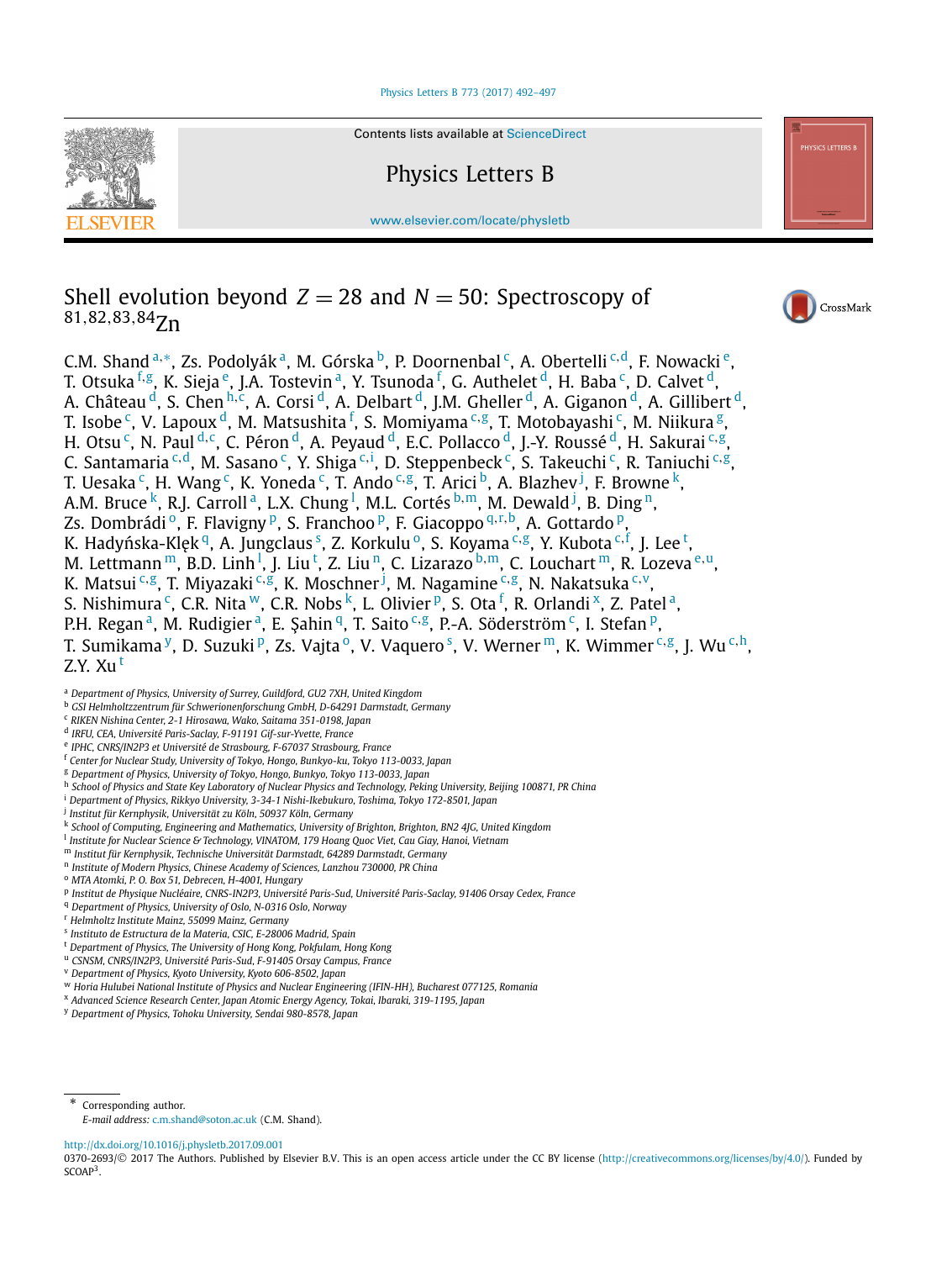#### A R T I C L E I N F O A B S T R A C T

*Article history:* Received 1 May 2017 Received in revised form 25 July 2017 Accepted 1 September 2017 Available online 11 September 2017 Editor: D.F. Geesaman

We report on the measurement of new low-lying states in the neutron-rich  $\overline{\frac{81,82,83,84}{2n}}$  nuclei via inbeam  $\gamma$ -ray spectroscopy. These include the  $4^+_1 \to 2^+_1$  transition in <sup>82</sup>Zn, the  $2^+_1 \to 0^+_{g.s.}$  and  $4^+_1 \to 2^+_1$ transitions in <sup>84</sup>Zn, and low-lying states in <sup>81,83</sup>Zn were observed for the first time. The reduced  $E(2^+_1)$ energies and increased  $E(4_1^+)/E(2_1^+)$  ratios at  $N = 52$ , 54 compared to those in <sup>80</sup>Zn attest that the magicity is confined to the neutron number  $N = 50$  only. The deduced level schemes are compared to three state-of-the-art shell model calculations and a good agreement is observed with all three calculations. The newly observed  $2^+$  and  $4^+$  levels in  $84$ Zn suggest the onset of deformation towards heavier Zn isotopes, which has been incorporated by taking into account the upper *sdg* orbitals in the Ni78-II and the PFSDG-U models.

© 2017 The Authors. Published by Elsevier B.V. This is an open access article under the CC BY license [\(http://creativecommons.org/licenses/by/4.0/\)](http://creativecommons.org/licenses/by/4.0/). Funded by SCOAP3.

Technological advances at radioactive beam facilities have provided the means to access extremely neutron-rich regions of the nuclear chart. Studies performed in these regions have illuminated interesting phenomena that cannot be described within the traditional shell model framework. Weakening of the shell-gaps at the conventional magic numbers and emergence of new magic numbers have been observed and predicted in hard-to-reach neutronrich nuclei. Examples include: the disappearance of the  $N = 20$  [\[1\]](#page-4-0) and  $N = 28$   $\lfloor 2-4 \rfloor$  shell-gaps and the appearance of new magic numbers at *N* = 32 [\[5,6\]](#page-4-0) and *N* = 34 [\[7\].](#page-5-0)

Current radioactive beam intensities have facilitated the more recent studies into the  $N = 50$  magic number around <sup>78</sup>Ni ( $Z=28$ ). 78Ni has garnered a lot of attention in recent experimental and theoretical investigations [\[8–14\].](#page-5-0) Highlights include the predicted inversion of the  $\pi p_{3/2}$  and  $\pi f_{5/2}$  orbitals in the <sup>78</sup>Ni region [\[15\],](#page-5-0) a prediction which was subsequently observed in  $75$ Cu via mea-surements of the ground state magnetic moment and spin [\[16\].](#page-5-0) Theoretical work in the region predicts the  $^{78}$ Ni nucleus to have around 75% closed shell configuration  $[14,13]$  – more than for the doubly-magic  $56$ Ni ( $N = 28$ ) which was calculated to have 50-60% closed-shell configuration [\[17,14\].](#page-5-0) While recent theoretical calculations have predicted  $^{78}$ Ni to be doubly magic [\[18\]](#page-5-0) a well-deformed prolate band is also suggested at low excitation energy [\[19\].](#page-5-0)

The robustness of the shell closures at  $^{78}$ Ni have nuclear structure consequences in the region beyond  $N = 50$ . However, experimental data are limited due to difficulties in accessing these extremely exotic nuclei. As neutron-rich nuclei become accessible, one of the first measurements that can be made to probe the underlying structure is the spectroscopy of low-lying excited states. The  $E(2_1^+), E(4_1^+),$  and their ratio  $R_{4/2} = E(4_1^+)/E(2_1^+)$  provide a measure of the collectivity, where a low  $E(2^+_1)$  and high *R*<sub>4</sub> $/2$ </sub> are a signature of increased collectivity [\[20\].](#page-5-0) Presented in this letter are the spectroscopy measurements of low-lying states in  $81,82,83,84$ Zn ( $Z = 30$ ), of which  $82,84$ Zn are the first two even–even nuclei north-east of <sup>78</sup>Ni.

The experimental campaigns were conducted at the Radioactive Isotope Beam Factory (RIBF), operated jointly by the RIKEN Nishina Center and the Center for Nuclear Study of the University of Tokyo. A <sup>238</sup>U primary beam was accelerated to 345 MeV/nucleon and subsequently impinged onto a 3 mm thick  $9B$ e production target at the entrance of the BigRIPS separator [\[21\].](#page-5-0) Secondary beams of interest from the in-flight fission were then selected within BigRIPS using the  $B\rho - \Delta E - B\rho$  technique. The two secondary beam settings discussed in this work were centered on  $^{79}$ Cu and  $^{85}$ Ga in the first (2014) and second (2015) campaigns, respectively. Identification of beam ions was performed on an event-by-event basis in BigRIPS by measuring: energy loss in ionization chambers, time of flight, and the magnetic rigidity, *Bρ* [\[22\].](#page-5-0)

The experimental setup [\[23,24\]](#page-5-0) used in the experiments consisted of the DALI2 high-efficiency gamma-ray spectrometer [\[25\]](#page-5-0) and the MINOS device  $[26]$ , a liquid hydrogen target surrounded by a time projection chamber (TPC). In the 2015 campaign secondary beams were incident on the 99(1) mm thick liquid hydrogen (secondary) target with energies of ∼270 MeV per nucleon, and intensities measured to be 10, 125, 7, and 371  $s^{-1}$ for  $83,84,85$  Ga, and  $86$  Ge, respectively, over  $\sim$  24 hours. In the 2014 campaign the liquid hydrogen target was 102(1) mm thick, and secondary beams were incident on the target with energies of  $\sim$ 250 MeV per nucleon and intensity measured to be 2 s<sup>-1</sup> for 8<sup>2</sup>Ga over ~137 hours. The results presented here are from the second campaign, with the exception of the  ${}^{82}Ga(p,2p)^{81}Zn$  reaction which was measured in the first campaign [\[27\].](#page-5-0) Following MI-NOS, the reaction products were identified within the ZeroDegree spectrometer [\[21\]](#page-5-0) using the same technique as in BigRIPS. Secondary residues were primarily produced in the *(p,* 2*p)* knockout reactions induced by the hydrogen of the MINOS target. Residual nuclei were also populated in multi-nucleon knockout reactions. The trajectories of the outgoing protons were tracked by the TPC of MINOS. The resulting tracks were used to reconstruct the vertex position, resulting in an improved Doppler correction. Surrounding MINOS was the DALI2 array, composed of 186 NaI scintillator detectors configured to accommodate the MINOS TPC. The full-energy peak detection efficiency of the setup was simulated within the GEANT4 framework [\[28\]](#page-5-0) to be 35% for 500 keV *γ* rays emitted in flight from nuclei with an energy of 250 MeV/nucleon. DALI2 was energy calibrated using  ${}^{60}Co$ ,  ${}^{88}Y$ , and  ${}^{137}Cs$  gamma-ray sources. Calibration peaks from 662–1332 keV were used to obtain an energy uncertainty of 2 keV and energy resolution of 60 keV Full Width at Half Maximum (FWHM) at 662 keV, for a *γ* -ray source at rest, consistent with [\[29\].](#page-5-0)

The *γ* -ray spectra were Doppler corrected using the reconstructed reaction vertex information obtained from MINOS. The GEANT4 toolkit [\[28\]](#page-5-0) was used to simulate the response of DALI2 for individual transitions. The transition energies were determined by fitting the combination of simulated response functions and a two-exponential background to the spectra. If a decaying state has a long half-life it can cause a shifted *γ* -ray energy and broadened peak to be observed for the transition. Therefore, half-lives,  $t_{1/2}$ , of ∼50 ps were considered in the simulations for the  $2^+_1$  states in <sup>82</sup>*,*84Zn, in good agreement with theoretical calculations, systematic trends in the immediate region of the nuclear chart, and the measured width of the transitions. The  $4<sub>1</sub><sup>+</sup>$  states were considered to be shorter lived with a half-life of ∼15 ps. For example, a 618 (692) keV transition from a state with 50 (15) ps half-life yields an offset of 13 (6) keV due to the considered half-life alone. These uncertainties in the half-life form the largest component in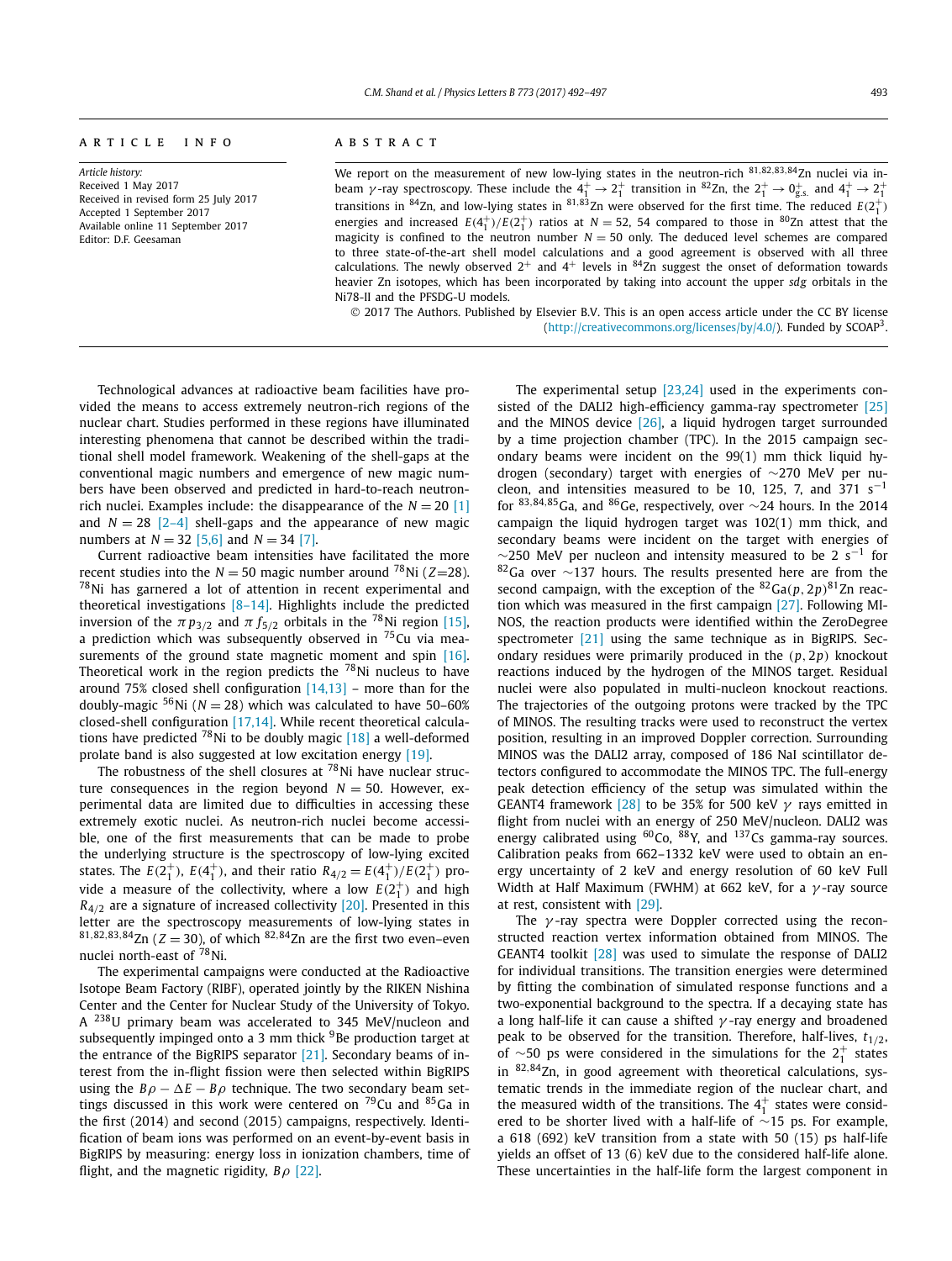the quoted errors for the transition and are added in quadrature to the uncertainties in the energy calibration and the fit.

<sup>81</sup>Zn: <sup>81</sup>Zn was produced from the <sup>82</sup>Ga( $p$ , 2 $p$ )<sup>81</sup>Zn reaction channel. The *γ* -ray spectrum observed in this reaction is shown in Fig. 1(a). A strong transition was observed at 938(13) keV along with a tentative transition at 1235(17) keV. The inset of Fig. 1(a) suggests that the two transitions are not in coincidence. The 938 keV transition was observed in 13(3)% of the *(p,* 2*p)* reactions, while the 1235 keV transition was seen in 6(2)%.

<sup>82</sup>**Zn:** 82Zn was populated in the 83Ga*(p,* 2*p)*82Zn reaction and the high statistics  ${}^{84}Ga(p,2pn)^{82}Zn$  reaction. The  $\gamma$ -ray spectra for the two reactions are shown in Fig.  $1(b)$  and  $1(c)$ . In both reaction channels a structure is observed at ∼615 keV with a deformed high-energy side of the peak. The insets in Fig.  $1(b)$  and  $1(c)$ show that the low- and high-energy sides of the main peak are coincident. Therefore, the wide peak in Fig.  $1(b)$  and  $1(c)$  is concluded to be a doublet, composed of a higher intensity 618(15) keV transition and a coincident 692(12) keV transition. An additional transition in 82Zn is observed in the *(p,* 2*p)* reaction channel spectrum, Fig. 1(b), at 369(17) keV. The first *γ* -ray spectroscopy of  $82$ Zn was recently performed at the RIBF by Y. Shiga et al. [\[30\].](#page-5-0) They observed a 621(11) keV transition in the  ${}^{9}$ Be(*X*,  ${}^{82}$ Zn +  $\gamma$ ) nucleon knockout reaction which was assigned as the  $(2^+_1) \rightarrow 0^+_{\rm g.s.}$ transition. The 618(15) keV transition observed in this work is in excellent agreement with the previous work. The population ratios obtained in the *(p,* 2*p)* reaction are: 20(4)% 369(17) keV, 49(8)% 618(15) keV, and 28(5)% 692(12) keV.

<sup>83</sup>**Zn:** 83Zn was measured in the *(p,* 2*p)*, *(p,* 2*pn)*, *(p,* 3*p)*, and *(p,* 3*pn)* channels, with the majority of the statistics observed in the  ${}^{86}Ge(p,3pn)^{83}Zn$  reaction which is shown in Fig. 1(d). Two transitions are observed at 568(27) keV and 872(36) keV. The inset of Fig. 1(d) implies that the two transitions are not coincident.

<sup>84</sup>**Zn:** 84Zn was populated in the dedicated 85Ga setting. The 84Zn *γ* -ray spectrum (Fig. 1(e)) for the <sup>85</sup>Ga(*p*, 2*p*)<sup>84</sup>Zn reaction channel shows a clear transition at 599(20) keV. A weaker transition is also visible at 845(21) keV in the spectrum. Despite the limited statistics the two transitions are seen to be coincident in the insets of Fig. 1(e). The population ratios are: 38(7)% 599(20) keV and 11(3)% 845(21) keV.

To further understand the shell evolution in the zinc isotopes, three different state-of-the-art shell model calculations were performed. The first calculation, Ni78-II, utilised a model space outside an inert  $^{78}$ Ni core, whereas the second calculation, A3DA-m, used the full  $pf$ -shell and the  $g_{9/2}$  and  $d_{5/2}$  orbitals. The final calculation, PFSDG-U, assumes an inert  $^{60}$ Ca with a large valence space.

**Ni78-II Calculations:** These calculations were performed in the model space outside the <sup>78</sup>Ni core, employing  $Z = 28-50 \pi (f_{5/2},$  $p_{3/2}, p_{1/2}, g_{9/2})$  and  $N = 50-82 \nu(d_{5/2}, s_{1/2}, d_{3/2}, g_{7/2}, h_{11/2})$  orbitals. Ni78-II calculations, established in Refs. [\[31–34\],](#page-5-0) have pre-viously been utilised successfully for <sup>88</sup>Br [\[33\],](#page-5-0) <sup>84,86</sup>Se [\[32,34\],](#page-5-0) and  $N = 52$  isotones [\[35\]](#page-5-0) in the region north-east of <sup>78</sup>Ni.

**A3DA-m Calculations:** Monte Carlo Shell Model calculations [\[14\]](#page-5-0) were performed using the A3DA-m interaction with a model space utilising the full  $pf$  shell,  $g_{9/2}$ , and  $d_{5/2}$  orbitals for both protons and neutrons. A3DA-m calculations were previously compared to a number of isotopes in the region around  $^{78}$ Ni [\[14,36,37\],](#page-5-0) including  $82\text{Zn}$  [\[30\].](#page-5-0) The differing model space of the A3DA-m calculations permits 78Ni core-breaking configurations, in contrast to



**Fig. 1.** Doppler-shift corrected *γ*-ray spectra from the (a)  ${}^{82}Ga(p,2p)^{81}Zn$ , (b) 83Ga*(p,* 2*p)*82Zn, (c) 84Ga*(p,* 2*pn)*82Zn, (d) 86Ge*(p,* 3*pn)*83Zn, and (e)  $85$ Ga( $p$ , 2 $p$ ) $84$ Zn reactions. The insets show examples of  $\gamma$ - $\gamma$  coincidence analysis (not background subtracted), with vertical dashed-lines (red) indicating the gate energy.  $\gamma$ -ray multiplicity,  $M_{\gamma}$ , conditions are indicated by the labels. The fits shown (black) are the combination of simulated response functions (red) and a two-exponential background (blue). (For interpretation of the references to colour in this figure legend, the reader is referred to the web version of this article.)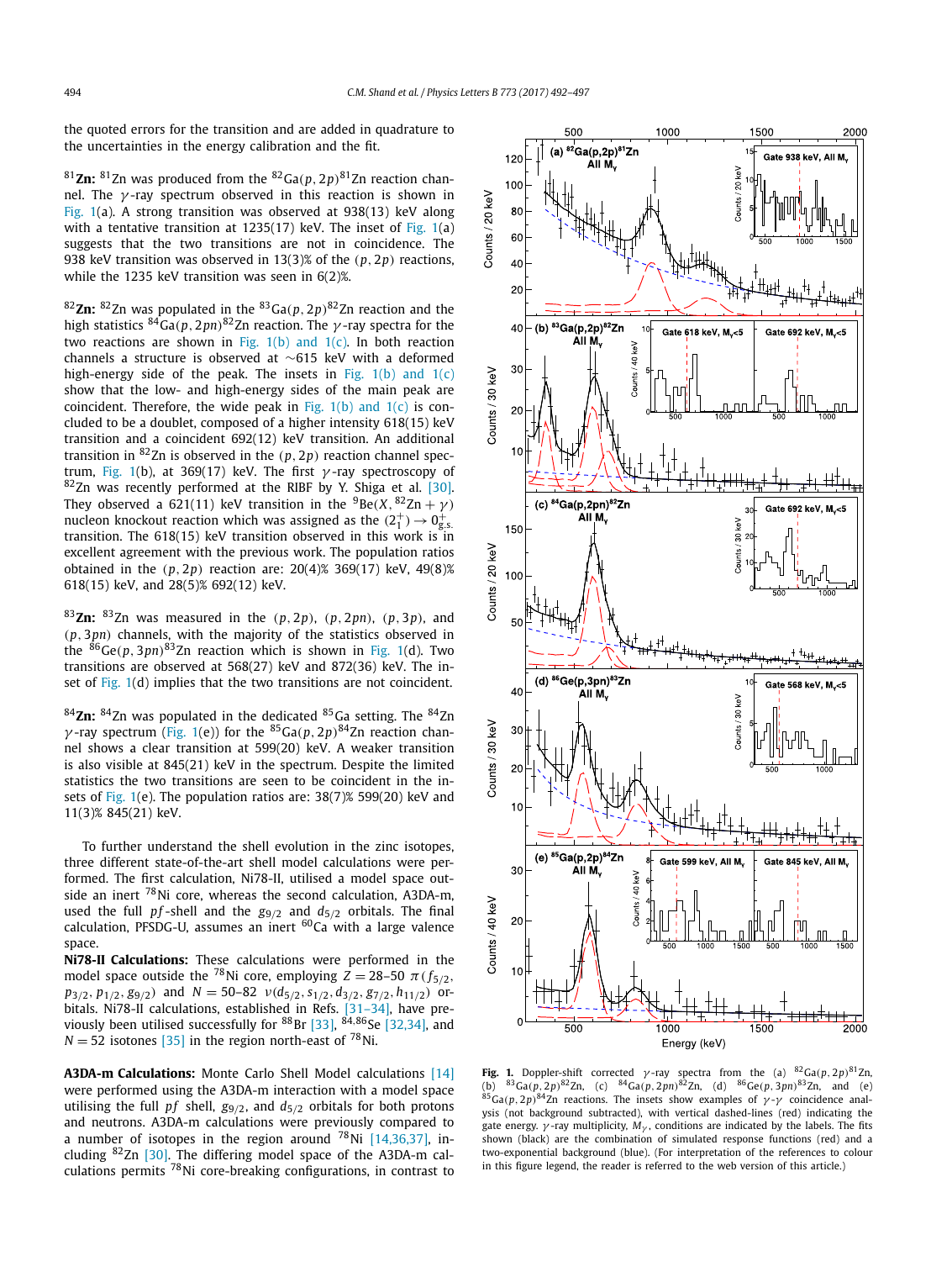|             | $E_v$ (keV) | $\mu \rightarrow I^{\pi}$<br>ιπ             | Ni78-II (keV) | A3DA-m (keV) | PFSDG-U (keV) |
|-------------|-------------|---------------------------------------------|---------------|--------------|---------------|
| ${}^{82}Zn$ | 618(15)     | $(2^+_{1})$<br>$\rightarrow 0^+$            | 823           | 733          | 621           |
|             | 692(12)     | ۱2.<br>ι4,<br>—                             | 710           | 553          | 798           |
|             | 369(17)     | (0, 0)<br>$\rightarrow$ (2 <sup>+</sup> )   | 381           | 1437         | 731           |
| $84$ Zn     | 599(20)     | $(2^+_{1})$<br>$\rightarrow 0^+$            | 770           | 761          | 552           |
|             | 845(21)     | $(4^{+}_{1})$<br>$(2^{+})$<br>$\rightarrow$ | 760           | 467          | 727           |

<span id="page-3-0"></span>**Table 1** Observed *γ* -ray transitions energies in <sup>82</sup>*,*84Zn compared to the results of the Ni78-II, A3DA-m, and PFSDG-U calculations.

the Ni78-II calculations. However, the A3DA-m model space above *Z*, *N* = 50 is limited to only the  $d_{5/2}$  orbital.

**PFSDG-U Calculations:** The final calculation has a model space that covers the full *pf* shell for protons and the full *sdg* shell for neutrons. PFSDG-U calculations were recently compared to Ni isotopes up to  $^{76}$ Ni [\[19\].](#page-5-0) The PFSDG-U calculations use an inert core of  $^{60}$ Ca, with valence orbitals up to  $Z = 40$ ,  $N = 70$ . Therefore, the PFSDG-U calculation benefits from both 78Ni core-breaking and additional orbitals above  $N = 50$ .

The character of the Zn nuclei populated via proton knockout reactions can be described by the configuration of the Ga beam nucleus with a proton removed. Valence protons in the Ga ground states can be in both *f*5*/*<sup>2</sup> and *p*3*/*<sup>2</sup> orbitals. The A3DA-m calculation predicts that the *f*5*/*<sup>2</sup> occupancy is a factor of two larger than that of the  $p_{3/2}$ . See Table 1 for a summary of the experimentally osbserved *γ* -ray transitions in <sup>82</sup>*,*84Zn and the corresponding results of the three calculations.

<sup>81</sup>**Zn:** Assuming a predominantly  $(\pi f_{5/2})^3 v d_{5/2}$  character of the  $82$ Ga ground state, removing a proton would yield  $81$ Zn lowlying states of  $(\pi f_{5/2})^2 v d_{5/2}$  character. Thus, the ground state *(π*  $f_{5/2}$ )<sup>2</sup><sub>0</sub>+ *νd*<sub>5/2</sub> and lowest excited states  $(π f_{5/2})$ <sup>2</sup><sub>2</sub>+ *νd*<sub>5/2</sub> would be populated (note that the indicated configurations for the Zn isotopes have to be sizeable, but not necessarily dominant). The observed 938(13) and 1235(17) keV transitions most likely connect these  $(\pi f_{5/2})^2_{2^+}$   $\nu d_{5/2}$  states with the ground state, possibly via the low-lying  $1/2^+$   $\pi s_{1/2}$  state. However, there is not enough information for definite spin-parity assignments.

<sup>82</sup>**Zn:** 82Zn states populated in *(p,* 2*p)* reactions will have *(π*  $f_{5/2}$ )<sup>2</sup>( $v d_{5/2}$ )<sub>0</sub><sup>2</sup>+ and  $(π p_{3/2})$ <sup>2</sup>( $v d_{5/2}$ )<sub>0</sub><sup>2</sup>+ configurations. The ground state is predicted to have  $(\pi f_{5/2})_{0^+}^2$  character. Therefore we expect strong population of the  $2^+_1$  and  $4^+_1$   $(\pi f_{5/2})^2$  states as well as  $0^+_2$  and  $2^+_2$  states with  $(\pi p_{3/2})^2_{0^+}$  character. Based on the intensities and coincidences we assign the 618(15) keV *γ*-ray to the  $(2<sup>+</sup><sub>1</sub>) \rightarrow 0<sup>+</sup><sub>g.s.</sub>$  transition and the 692(12) keV to the  $(4<sup>+</sup><sub>1</sub>) \rightarrow (2<sup>+</sup><sub>1</sub>)$ . The 369(17) keV is rather tentatively assigned to the  $(0^+_2) \rightarrow (2^+_1)$  transition with excellent agreement to the Ni78-II calculation, but quite far from the predictions of the other two. The Ni78-II calculation predicts the  $2^+_1$ ,  $0^+_2$ , and  $4^+_1$  states  $\sim$ 200 keV higher than observed, but the relative spacing of these states is in excellent agreement with experiment. A3DA-m calculations provide good agreement to experiment, predicting the  $2^+_1$  state  $\sim$ 100 keV higher than observed while the  $4^+_1$  is within 10 keV of the experimental energy. The PFSDG-U calculation yields an excellent agreement with the experimental  $2^+_1$  state, while the  $4^+_1$  and  $0^{+}_{2}$  states are predicted  $\sim$ 100 keV and  $\sim$ 250 keV higher in energy, respectively.

<sup>83</sup>**Zn:** Low-lying 83Zn states are expected to have a configuration characterised by  $(\pi f_{5/2})^2 (v d_{5/2})^3$ . A ground state with  $(\pi f_{5/2})^2_{0+}$   $(\nu d_{5/2})^3$  character, and low-lying excited states with



**Fig. 2.** Systematics of (a)  $E(1/2^+)$  and  $E(3/2^+)$  in the  $N = 51$  isotones, and  $E(2^+_1)$  in the (b)  $N = 52$  and (c)  $N = 54$  isotones. The lines indicate the Ni78-II calculations, solid symbols indicate the values measured in the present work, and the remaining experimental data were taken from Ref. [\[38\].](#page-5-0) (For interpretation of the references to colour in this figure legend, the reader is referred to the web version of this article.)

 $(\pi f_{5/2})^2_{2+} (v d_{5/2})^3$  character are expected. Similarly to <sup>81</sup>Zn we cannot assign the observed transitions to individual states. We note that the employed shell-model calculations diverge significantly for 83Zn. The A3DA-m calculation predicts a 5*/*2<sup>+</sup> ground state, while the PFSDG-U predicts the ground state to be 3*/*2+.

<sup>84</sup>**Zn:** *(p,* 2*p)* reactions will predominantly populate  $(\pi f_{5/2})^2 (v d_{5/2})_{0^+}^4$  states in <sup>84</sup>Zn. Accordingly, the observed 599(20) keV  $\gamma$ -ray is associated with the  $(2^+_1) \rightarrow 0^+_{\text{g.s.}}$  transition and the 845(21) keV  $\gamma$ -ray to the  $(4^+_1) \rightarrow (2^+_1)$  transition. In both the Ni78-II and A3DA-m calculation the  $2^+_1$  state is predicted to be ∼150 keV higher than experiment. As in 82Zn the PFSDG-U calculation provides an excellent agreement to the  $2^+_1$  in  $^{84}$ Zn. The  $4_1^+$  state in the Ni78-II and PFSDG-U calculation is predicted to be within ∼100 keV of experiment.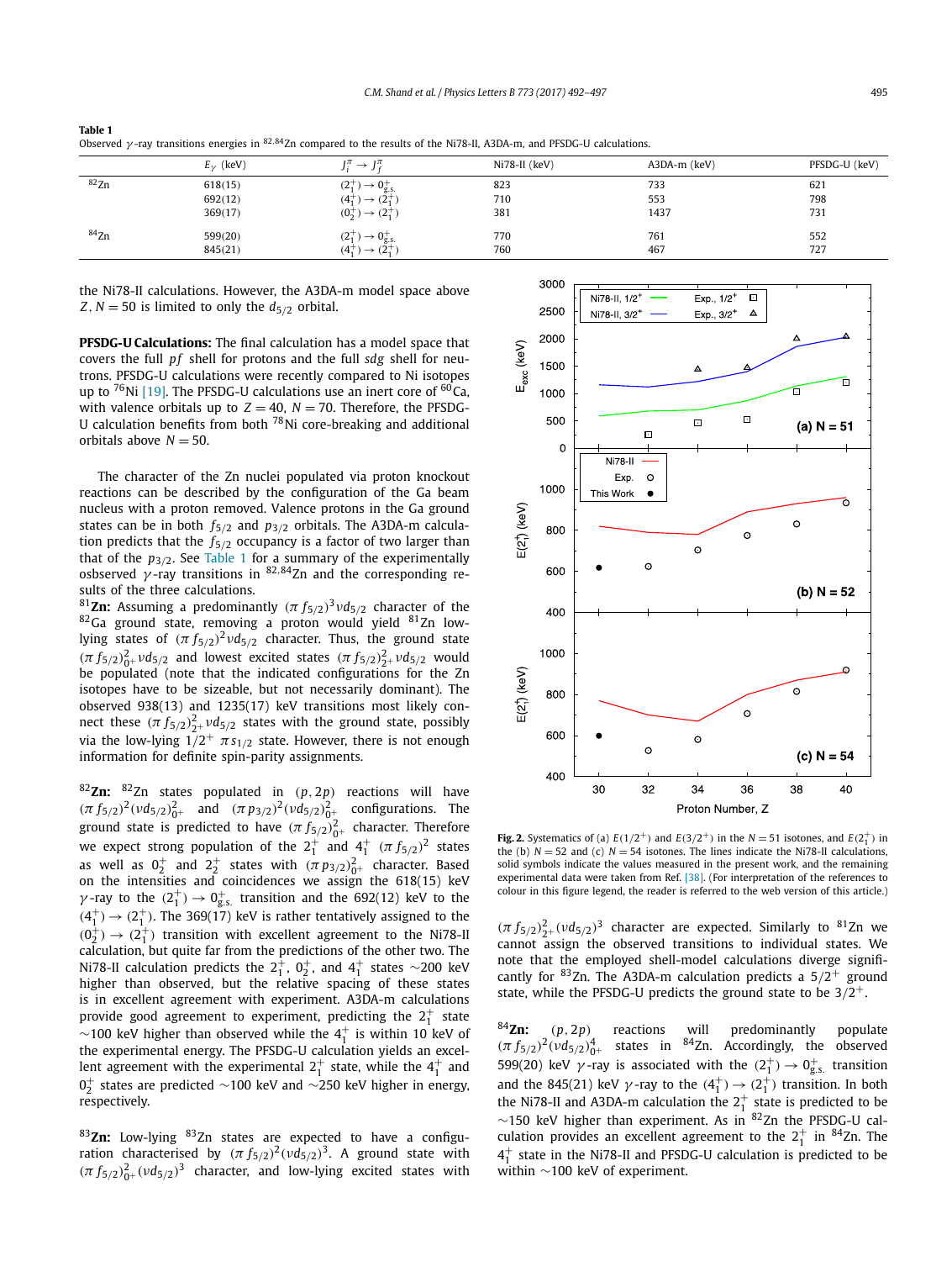<span id="page-4-0"></span>

**Fig. 3.** Systematics of (top)  $E(2_1^+)$  and  $E(4_1^+)$  and (bottom)  $R_{4/2} = E(4_1^+)/E(2_1^+)$  for the Zn isotopic chain. The filled symbols are new results obtained in this work. The  ${}^{82}$ Zn  $E(2_1^+)$  is also obtained in this work, and was previously measured in Ref. [\[30\].](#page-5-0) The remaining data were taken from Ref. [\[38\].](#page-5-0) The Ni78-II, A3DA-m, and PFSDG-U calculations are indicated by the short-dashed, long-dashed, and solid lines, respectively. The grey dashed line (bottom panel) indicates the vibrational (*R*4*/*<sup>2</sup> = 2*.*00) limit.

In [Fig. 2](#page-3-0) we compare the Ni78-II calculations with experimental values for  $N = 51$ , 52, and 54 isotones. In the  $N = 52$  and 54 isotones the calculations agree closely with experiment at  $Z = 40$ . Moving to lighter isotones the calculation overestimates the  $2^{+}_{1}$  energy, with this discrepancy increasing as we approach the proton shell gap at  $Z = 28$ . A similar pattern is observed for  $N = 51$  isotones, where the 3/2<sup>+</sup> state with configuration  $(π f<sub>5/2</sub>)<sup>2</sup><sub>2</sub> + v<sup>2</sup><sub>5/2</sub>$  is over-predicted in zinc with the agreement improving at higher *Z*. These observations suggest that the low-lying states in nuclei closer to  $78$ Ni have a significant contribution from core-breaking configurations. Allowing more collective contributions in the calculation should bring down the predicted energy of the states and provide a closer agreement to experiment.

Both the A3DA-m and PFSDG-U calculations permit the  $^{78}$ Ni core to be broken, but the PFSDG-U calculation has more valence orbitals above  $N = 50$ . Fig. 3 compares the Ni78-II, A3DA-m, and PFSDG-U calculations for the Zn chain. The inclusion of corebreaking in the A3DA-m calculations results in a better agreement of the  $2_1^+$  in  ${}^{82}$ Zn. In  ${}^{84}$ Zn the agreement has worsened, with the A3DA-m predicting a similar  $2^+_1$  energy as the Ni78-II. The A3DA-m calculations only consider the  $d_{5/2}$  orbital above  $N = 50$ , therefore as we approach  $N = 56$  the role of higher orbitals becomes more significant and needs to be considered. The increasing discrepancy as we go from  $N = 52$  to  $N = 54$  demonstrates this. The major merit of A3DA-m calculation is the continuation from the lighter Zn isotopes, seen in Fig. 3, although the A3DA-m calculations are reaching a neutron-rich limit where the calculations suffer from the lack of valence neutron orbitals to complement the allowed core-breaking. While the PFSDG-U calculation benefits from both core breaking and a large valence space, which results in an improved agreement in the Zn systematics (Fig. 3). The  $2^+_1$ states in particular are reproduced extremely well by the PFSDG-U calculation.

A magic or semi-magic core can be distorted as valence nucleons are added to a closed shell. In the typical case of the well known Sm isotopes [\[38\],](#page-5-0) shape evolution is seen from a seniority level pattern in  $144S$ m<sub>82</sub>, to a vibrational pattern in  $148S$ m<sub>86</sub>, and finally a rotational one in  $154$ Sm<sub>92</sub>. In this smooth change,  $146$ Sm<sub>84</sub> represents the transition between the seniority and vibrational schemes. In the case of Zn isotopes, with only two protons outside the  $Z = 28$  (sub-)shell, the situation is different. As the present experimental results attest for the first time, the proton– neutron correlations are strong enough for a rapid change from the semi-magic structure at  $N = 50$  to a collective structure at  $N = 52$ . This is ascribed partly to the weak  $Z = 28$  sub-magic structure, which is a consequence of the repulsive nature of the tensor force between the proton  $f_{7/2}$  and the fully occupied neutron  $g_{9/2}$  orbits  $[15,39]$ . On the other hand, the  $N = 50$  closed shell structure is maintained rather well, as assumed in the Ni78-II calculation and also as shown in the A3DA-m calculations with the occupation number of the neutron *g*9*/*<sup>2</sup> greater than 9.9. The PFSDG-U calculations also supports this conclusion.

In summary, new low-lying excited states in the neutron-rich <sup>81</sup>*,*82*,*83*,*84Zn isotopes have been investigated. These measurements included the first observation of the  $4^+_1$  state in  ${}^{82}$ Zn and  $2^+_1$  and  $4<sup>+</sup><sub>1</sub>$  states in <sup>84</sup>Zn. The main conclusion is that the magicity is confined to  $N = 50$  only. The experimental results were compared to three state-of-the-art shell-model calculations, which all correctly predict that this, and that the  $N = 52$ , 54 Zn isotopes exhibit collective-like character.

These comparisons reveal that breaking the  $^{78}$ Ni core provides a significant contribution to low-lying states beyond  $Z = 28$  and  $N = 50$ . Current shell-model calculations needed to be adapted to include sufficient valence orbitals above  $N = 50$  while also allowing the  $^{78}$ Ni core to be broken. These findings show that core-breaking configurations provide a significant contribution to the structure of low-lying states in the vicinity of  $^{78}$ Ni. Recently, low-energy core-excited states were observed in <sup>79</sup>Zn [\[40\]](#page-5-0) and <sup>80</sup>Ge [\[41\]](#page-5-0) nuclei below  $N = 50$ . Shell-model developments that incorporate both a large neutron space and include core-breaking are necessary to understand the neutron-rich nuclei in the vicinity of  $^{78}$ Ni, in this theoretical framework. The recently developed PFSDG-U calculation [\[19\]](#page-5-0) demonstrates the improved agreement obtained when considering both factors.

## **Acknowledgements**

The authors extend their thanks to the RIBF and BigRIPS teams for the stable operation, high intensity of the uranium primary beam and production of secondary beams during the experiment. All UK authors are supported by the Science and Technology Facilities Council (STFC). The development of MINOS and the core MINOS team have been supported by the European Research Council through the ERC Grant No. MINOS-258567. A. Jungclaus was supported by the Spanish Ministerio de Economía y Competitividad under contract FPA2014-57196-C5-4-P. Authors from Cologne were supported by German BMBF Grant No. 05P15PKFNA. Authors from TU Darmstadt were supported by German BMBF Grant No. 05P12RDFN8 and 05P15RDFN1. L.X. Chung and B.D. Linh would like to acknowledge Vietnam Ministry of Science and Technology for the support, and Radioactive Isotope Physics Laboratory of the RIKEN Nishina Center for supporting their stay during the experiments.

### **References**

- [1] T. [Motobayashi,](http://refhub.elsevier.com/S0370-2693(17)30699-8/bib4D6F746F6261796173686931393935s1) et al., Phys. Lett. B 346 (1995) 9.
- [2] C.M. [Campbell,](http://refhub.elsevier.com/S0370-2693(17)30699-8/bib43616D7062656C6C32303036s1) et al., Phys. Rev. Lett. 97 (2006) 112501.
- [3] B. Bastin, et al., Phys. Rev. Lett. 99 (2007) [022503.](http://refhub.elsevier.com/S0370-2693(17)30699-8/bib42617374696E32303037s1)
- [4] S. [Takeuchi,](http://refhub.elsevier.com/S0370-2693(17)30699-8/bib54616B657563686932303132s1) et al., Phys. Rev. Lett. 109 (2012) 182501.
- [5] D. [Steppenbeck,](http://refhub.elsevier.com/S0370-2693(17)30699-8/bib5374657070656E6265636B32303135s1) et al., Phys. Rev. Lett. 114 (2015) 252501.